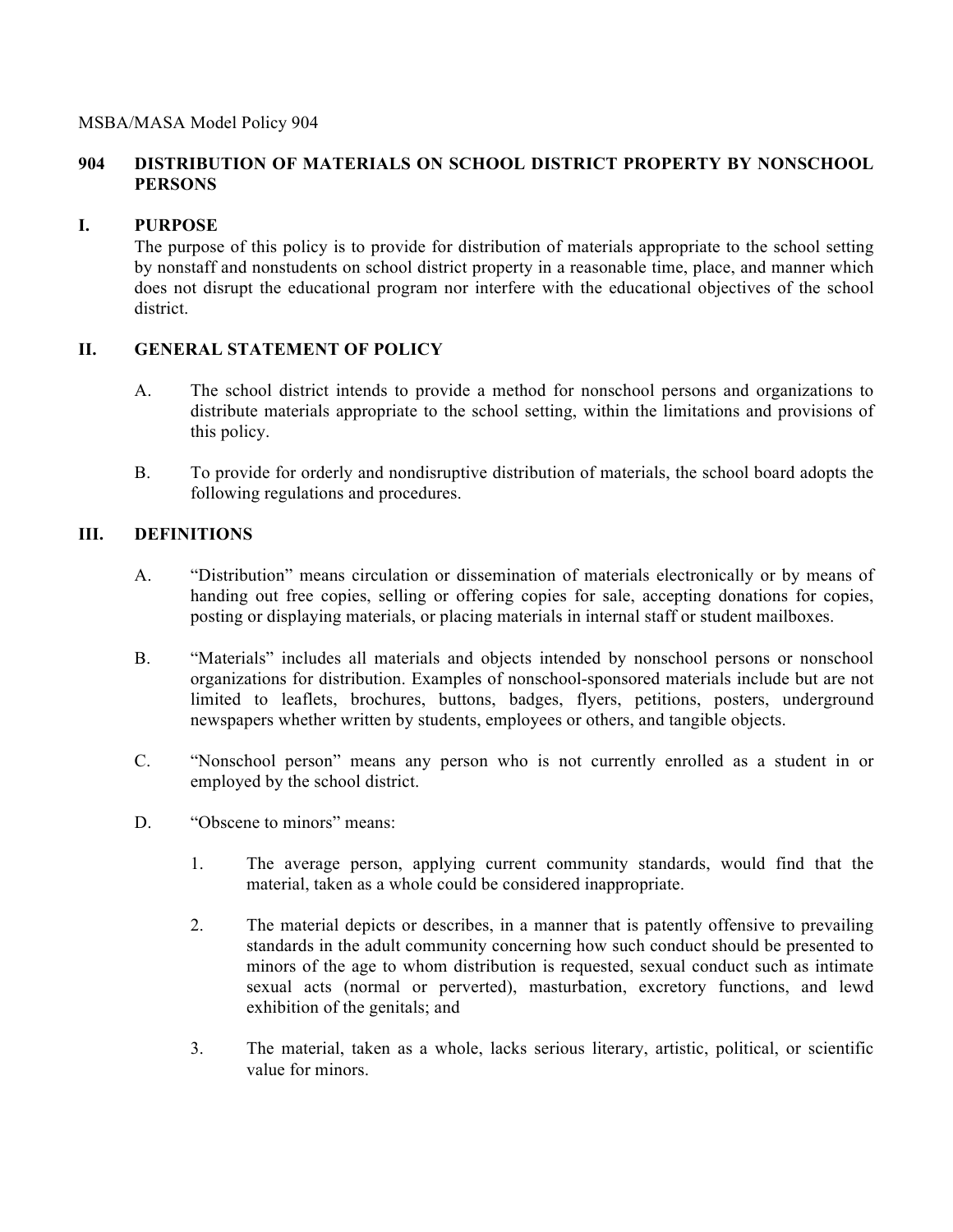- E. "Minor" means any person under the age of eighteen (18).
- F. "Material and substantial disruption" of a normal school activity means:
	- 1. Where the normal school activity is an educational program of the school district for which student attendance is compulsory, "material and substantial disruption" is as any disruption, which interferes with or impedes the implementation of that program.
	- 2. Where the normal school activity is voluntary in nature (including school athletic events, school plays and concerts, and lunch periods) "material and substantial disruption" is defined as student rioting, unlawful seizures of property, conduct inappropriate to the event, participation in a school boycott, demonstration, sit-in, stand-in, walk-out, or other related forms of activity.

In order for expression to be considered disruptive, there must exist specific facts upon which the likelihood of disruption can be forecast, including past experience in the school, current events influencing student activities and behavior, and instances of actual or threatened disruption relating to the written material in question.

- G. "School activities" means any activity sponsored by the school, including but not limited to, classroom work, library activities, physical education classes, official assemblies and other similar gatherings, school athletic contests, band concerts, school plays, other theatrical productions, and in-school lunch periods.
- H. "Libelous" is a false and unprivileged statement about a specific individual that tends to harm the individual's reputation or to lower him or her in the esteem of the community.

### **IV. GUIDELINES**

- A. Nonschool persons and organizations may, within the provisions of this policy, be granted permission to distribute, at reasonable times and places as set forth in this policy, and in a reasonable manner, materials and objects which are appropriate to the school setting.
- B. Requests for distribution of materials will be reviewed by the administration on a case-by-case basis. However, distribution of the following materials is always prohibited. Material is prohibited that:
	- 1. is obscene to minors;
	- 2. is libelous;
	- 3. is pervasively indecent or vulgar or contains any indecent or vulgar language or representations, with a determination made as to the appropriateness of the material for the age level of students to which it is intended;
	- 4. advertises any product or service not permitted to minors by law;
	- 5. advocates violence or other illegal conduct;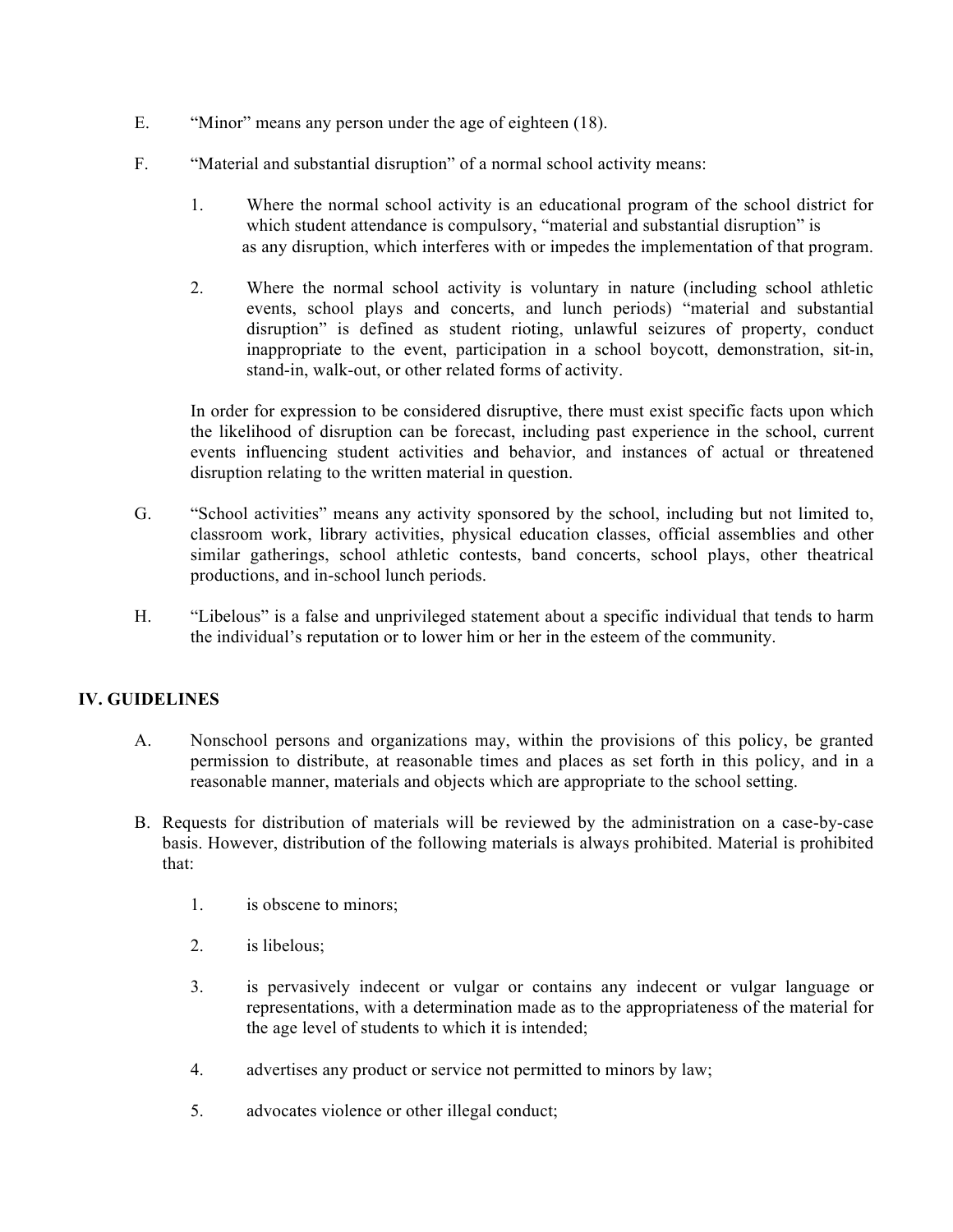- 6. constitutes insulting or fighting words, the very expression of which injures or harasses other people (e.g., threats of violence, defamation of character or of a person's race, religious, or ethnic origin);
- 7. presents a clear and present likelihood that, either because of its content or the manner of distribution, it will cause a material and substantial disruption of the proper and orderly operation and discipline of the school or school activities, will cause the commission of unlawful acts or the violation of lawful school regulations.
- C. Permission for nonschool persons to distribute materials on school district property is a privilege and not a right. In making decisions regarding permission for such distribution, the administration will consider factors including, but not limited to the following:
	- 1. whether the material is educationally related;
	- 2. the extent to which distribution is likely to cause disruption of or interference with the school district's educational objectives, discipline, or school activities;
	- 3. whether the materials can be distributed from the office or other isolated location so as to minimize disruption of traffic flow in hallways;
	- 4. the quantity or size of materials to be distributed;
	- 5. whether distribution would require assignment of school district staff, use of school district equipment, or other resources;
	- 6. whether distribution would require that nonschool persons be present on the school grounds;
	- 7. whether the materials are a solicitation for goods or services not requested by the recipients.

### **V. TIME, PLACE, AND MANNER OF DISTRIBUTION**

If permission is granted pursuant to this policy for the distribution of any materials, the time, place, and manner of distribution will be solely within the discretion of the administration, consistent with the provisions of this policy.

### **VI. PROCEDURES**

- A. Any nonschool person wishing to distribute materials must first submit for approval a copy of the materials to the administration at least five business days in advance of desired distribution time, together with the following information:
	- 1. Name and phone number of the person submitting the request.
	- 2. Date(s) and time(s) of day of requested distribution.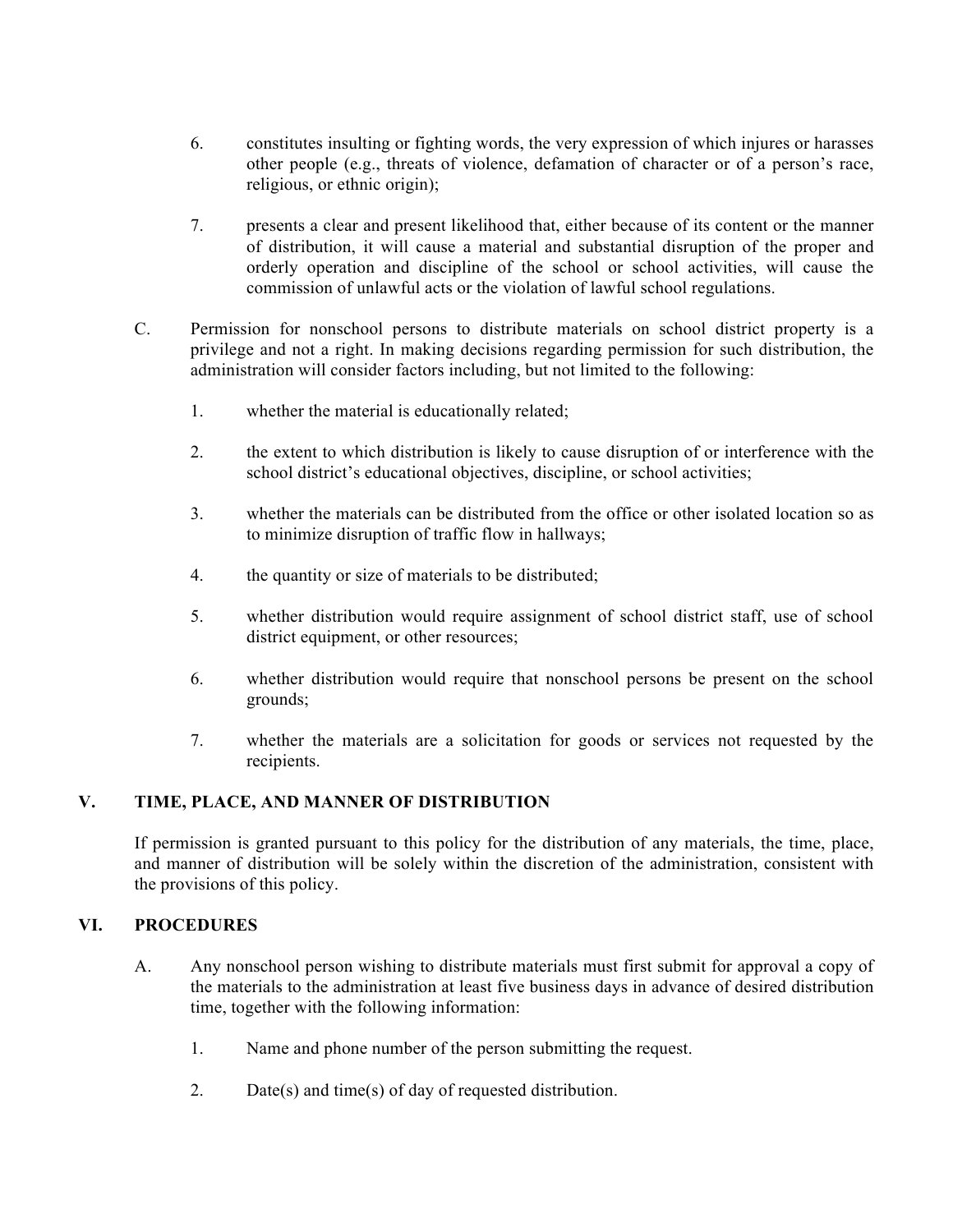- 3. If material is intended for students, the grade(s) of students to whom the distribution is intended.
- 4. The proposed method of distribution.
- B. The administration will review the request and render a decision. The administration will assign a location and method of distribution and will inform the persons submitting the request nonschool persons may be present to distribute the materials. In the event that permission to distribute the materials is denied or limited, the person submitting the request may be informed in writing of the reasons for the denial or limitation.
- C. Permission or denial of permission to distribute material does not imply approval or disapproval of its contents by either the school, the administration of the school, the school board, or the individual reviewing the material submitted.
- D. In the event that permission to distribute materials is denied, the nonschool person or organization may request reconsideration of the decision by the superintendent. The request for reconsideration must be in writing and must set forth the reasons why distribution is desirable and in the interest of the school community.

### **VII. VIOLATION OF POLICY**

Any party violating this policy or distributing materials without permission will be directed to leave the school property immediately and, if necessary, the police will be called.

### **VIII. IMPLEMENTATION**

The school district administration may develop any additional guidelines and procedures necessary to implement this policy.

| <b>Legal References:</b> | U. S. Const., amend. I                                                                |  |
|--------------------------|---------------------------------------------------------------------------------------|--|
|                          | Hazelwood School District v. Kuhlmeier, 484 U.S. 260, 108 S.Ct. 562, 98 L.Ed.2d 592   |  |
|                          | (1988)                                                                                |  |
|                          | Doe v. South Iron R-1 School District, 498 F.3d 878 (8th Cir. 2007)                   |  |
|                          | Bystrom v. Fridley High School, 822 F.2d 747 (8th Cir. 1987)                          |  |
|                          | Cornelius v. NAACP Legal Defense and Educational Fund, Inc., 473 U.S. 788, 105        |  |
|                          | S.Ct. 3439, 87 L.Ed.2d 567 (1985)                                                     |  |
|                          | Perry Education Ass'n v. Perry Local Educators' Ass'n, 460 U.S. 37, 103 S.Ct. 948, 74 |  |
|                          | L.Ed.2d 794 (1983)                                                                    |  |
|                          | <i>Roark v. South Iron R-1 School Dist.</i> , 573 F.3d 556 (8th Cir. 2009)            |  |
|                          | Victory Through Jesus Sports Ministry Foundation v. Lee's Summit R-7                  |  |
|                          | School Dist., 640 F.3d 329 (8th Cir. 2011), cert. denied U.S., 132 S. Ct. 592 (2011)  |  |
| <b>Cross References:</b> | MSBA/MASA Model Policy 505 (Distribution of Nonschool-Sponsored Materials on          |  |
|                          | School Premises by Students and Employees)                                            |  |
|                          | MSBA/MASA Model Policy 512 (School-Sponsored Student Publications)                    |  |